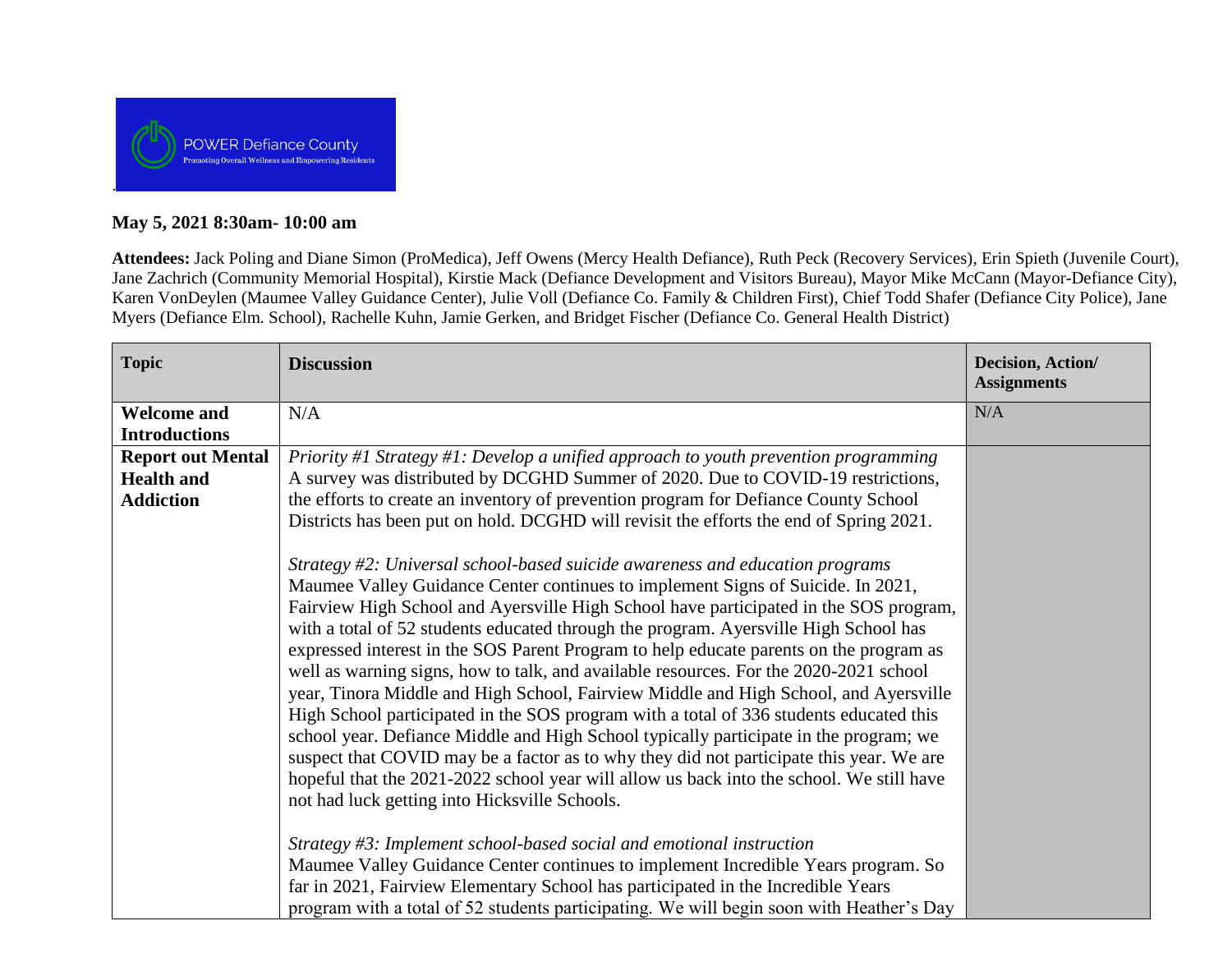Care locations in Defiance throughout the summer. For the 2020-2021 school year, Tinora, Ayersville, and Fairview Elementary Schools participated in the program with a total of 245 students. Typically, Defiance and Hicksville Elementary Schools participate in the program, but did not this year due to COVID. Both of these schools have expressed interest in resuming the program for the 2021-2022 school year.

The Four County Suicide Prevention Coalition has a **virtual** meeting scheduled for **5/27/2021 at 7:30am.** 

*Strategy #4: Community-wide campaign to promote positive mental health and cell phone-based support programs* 

The 4 Your Mental Health committee continues to meet to implement the communitywide wellness campaign to promote positive mental health through social media, local media, and billboards.

The Four County Suicide Prevention Coalition and the 4YourMental Health members have partnered to share messaging via social media and billboards.

## *Strategy #5: Community awareness and education of risky behaviors and substance abuse issues and trends*

The Drug Free Coalition met May 5<sup>th</sup>, 2021 to discuss next steps of the coalition and programming. DCGHD continues to post messaging around the different hot topics and how to cope with the stress of COVID-19 on their website and social media pages.

## *Strategy #6: Mental health first aid*

Maumee Valley Guidance Center continues to implement and offer Mental Health First Aid trainings. We have not yet held any Adult or Youth Models of Mental Health First Aid in Defiance County in 2021, but do have 2 Youth model trainings scheduled in May and 1 adult model scheduled in June (we do anticipate scheduling more soon). This week we also began the Teen Mental Health First Aid program at Ayersville High School for the SADD group (Students Against Destructive Decisions). Teen Mental Health First Aid is a new model that is presented to high school students for a total of six 45-minute classes (or three 90-minute classes). In order for a school to provide the program to their students, they must have at least 10% of their staff trained in the Youth Mental Health First Aid program.

If your organization is interested in the Mental Health First Aid trainings, please contact Karen VonDeylen at Maumee Valley Guidance Center, [kvondeylen@mvgohio.org](mailto:kvondeylen@mvgohio.org) In order to receive the training, there must be a minimum of 5 in attendance. At this time,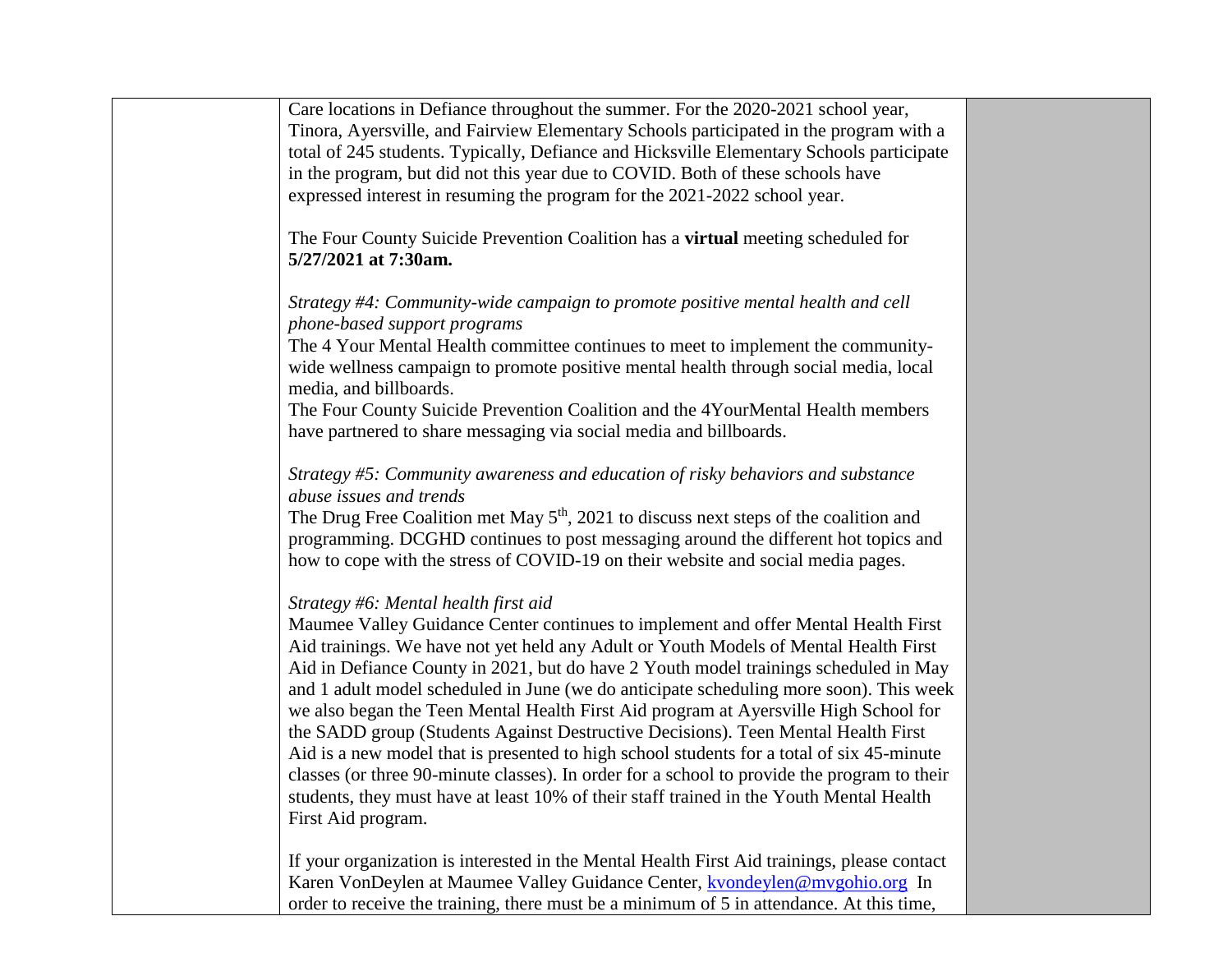|                        | funding from the ADAMh's board and United way allows the training to be offered at no<br>cost.                                                                                                                                                                                                                                                                                                                                                                                                                                                              |  |
|------------------------|-------------------------------------------------------------------------------------------------------------------------------------------------------------------------------------------------------------------------------------------------------------------------------------------------------------------------------------------------------------------------------------------------------------------------------------------------------------------------------------------------------------------------------------------------------------|--|
|                        | Strategy #7: Implement school-based alcohol/other drug prevention programs<br>The Too Good for Drugs program is being delivered to Defiance Elementary and<br>Hicksville HS. This program also incorporates the topic of vaping. Kathy has reached out<br>to other schools to offer the program. They are working to determine evidence-based<br>programs/curriculums and working on summer camps. The adolescents program Prime<br>for Life will start this summer, 2021. Kathy will be meeting with DARE Officer Phipps<br>to discuss vaping programming. |  |
|                        | Strategy #8: Implement Parent Project<br>The Parent Project program will continue to run as ordered by the Court. We are close to<br>completing our current session. At the end we will have 6 parents that have successfully<br>completed.                                                                                                                                                                                                                                                                                                                 |  |
| <b>Report out</b>      | Strategy #1: Community Gardens                                                                                                                                                                                                                                                                                                                                                                                                                                                                                                                              |  |
|                        |                                                                                                                                                                                                                                                                                                                                                                                                                                                                                                                                                             |  |
| <b>Chronic Disease</b> | The group will be working on community garden items in the future. Renovations to                                                                                                                                                                                                                                                                                                                                                                                                                                                                           |  |
| Workgroup              | Compo park on the East side of Defiance will begin in the next year or so.                                                                                                                                                                                                                                                                                                                                                                                                                                                                                  |  |
|                        | DCGHD is also in communication with Defiance College in order for students to assist                                                                                                                                                                                                                                                                                                                                                                                                                                                                        |  |
|                        | in this strategy. Health Department representatives will be attending a Defiance Park &                                                                                                                                                                                                                                                                                                                                                                                                                                                                     |  |
|                        | Recreation meeting in 2021.                                                                                                                                                                                                                                                                                                                                                                                                                                                                                                                                 |  |
|                        |                                                                                                                                                                                                                                                                                                                                                                                                                                                                                                                                                             |  |
|                        | Strategy #2: Community-wide physical activity campaigns                                                                                                                                                                                                                                                                                                                                                                                                                                                                                                     |  |
|                        | The Health and Wellness Group, as part of Defiance City's strategic plan, has a goal of                                                                                                                                                                                                                                                                                                                                                                                                                                                                     |  |
|                        |                                                                                                                                                                                                                                                                                                                                                                                                                                                                                                                                                             |  |
|                        | creating a program related to walking trails. The group would like to see current walking                                                                                                                                                                                                                                                                                                                                                                                                                                                                   |  |
|                        | trails supplemented with signage, highlighted and promoted and the creation of new                                                                                                                                                                                                                                                                                                                                                                                                                                                                          |  |
|                        | trails.                                                                                                                                                                                                                                                                                                                                                                                                                                                                                                                                                     |  |
|                        |                                                                                                                                                                                                                                                                                                                                                                                                                                                                                                                                                             |  |
|                        | DCGHD received an estimate from Loop Paving in order to asphalt the walking trail.                                                                                                                                                                                                                                                                                                                                                                                                                                                                          |  |
|                        |                                                                                                                                                                                                                                                                                                                                                                                                                                                                                                                                                             |  |
|                        | Mercy Defiance has received a grant to pave their portion of the walking trail and are                                                                                                                                                                                                                                                                                                                                                                                                                                                                      |  |
|                        | working on finalizing the signage for the trail.                                                                                                                                                                                                                                                                                                                                                                                                                                                                                                            |  |
|                        | The wellness committee at ProMedica Defiance held a 6 week walking challenge with a                                                                                                                                                                                                                                                                                                                                                                                                                                                                         |  |
|                        | total of 57 participants                                                                                                                                                                                                                                                                                                                                                                                                                                                                                                                                    |  |
|                        | ProMedica:                                                                                                                                                                                                                                                                                                                                                                                                                                                                                                                                                  |  |
|                        |                                                                                                                                                                                                                                                                                                                                                                                                                                                                                                                                                             |  |
|                        | A second 6-week community walking challenge was held with a total of 45 participants.                                                                                                                                                                                                                                                                                                                                                                                                                                                                       |  |
|                        | ProMedica also raised \$225 during the challenge which was donated to the united way of                                                                                                                                                                                                                                                                                                                                                                                                                                                                     |  |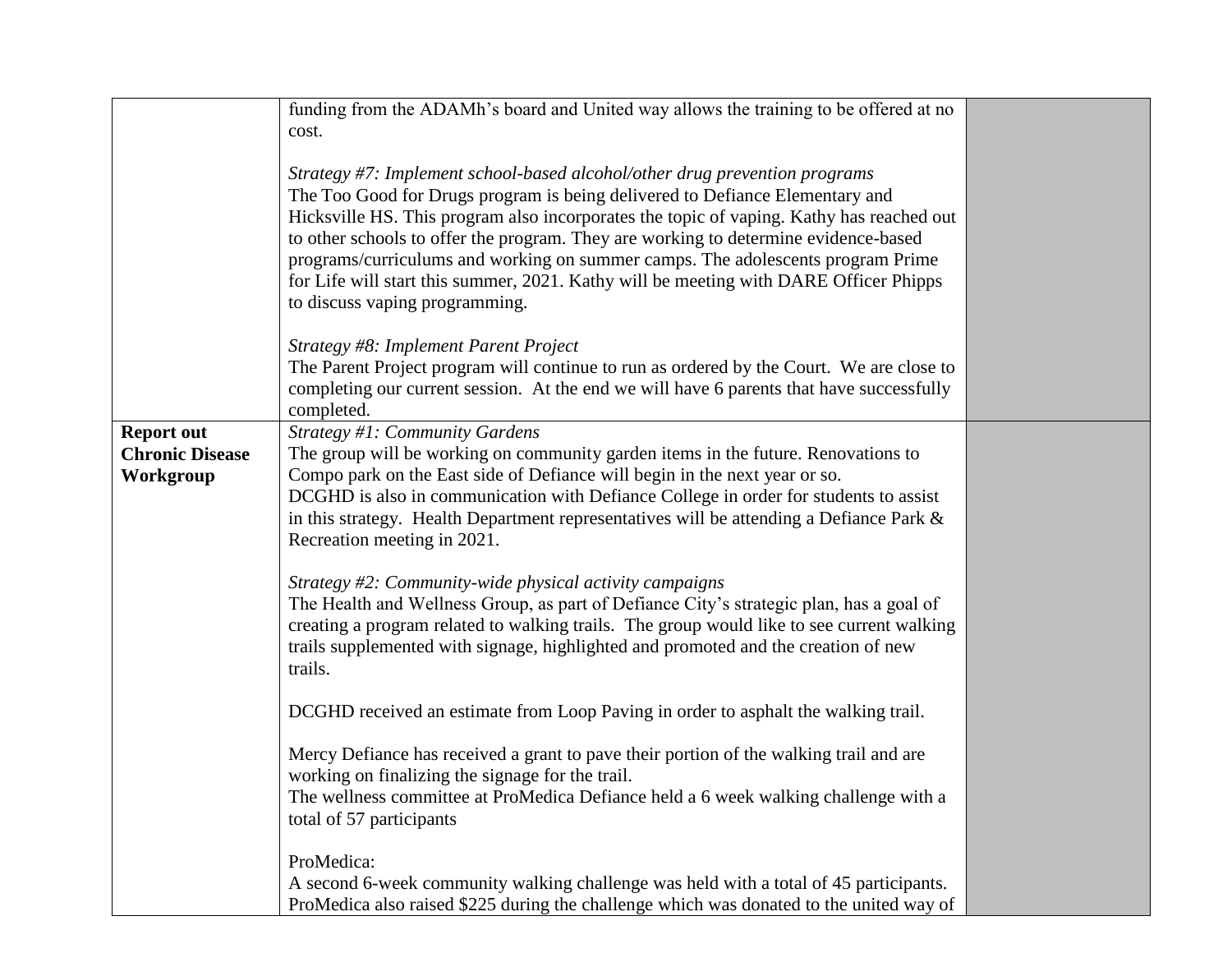defiance county covid fund; participating were farmers and merchants bank, ProMedica defiance hospital, defiance visitors' bureau, defiance chamber, united way. The wellness committee at ProMedica defiance held a 6 week walking challenge with a total of 57 participants. The wellness committee has been busy internally but limited due to COVID-19 as far as community events. They have a monthly wellness newsletter with physical activity exercises, nutrition, and mental wellness advice

## *Strategy #3:* Healthy food initiatives

The Downtown Farmer's Market has agreed to move forward with possibly offering SNAP/EBT at their farmer' market for the 2021 season. Kirstie Mack, Executive Director of the Defiance Development and Visitors Bureau, will be presented SNAP/EBT information at the February/March vendors meeting and has many vendors interested. Kirstie is working to finalize the USDA application process with the hopes to offer SNAP/EBT this summer. DCGHD and Kirstie have met to discuss the specific details for accepting SNAP/EBT. They will continue to meet and collaborate.

# *Strategy #4: Food insecurity screening and referral*

ProMedica currently uses a two question model at in all of their inpatient departments and also in the Emergency Center. Primary Care Offices also use the same model via tablets distributed to the patient during their visit, which is combined with several other SDOH questions.

PDRH also provides any inpatient with a positive screen, with a food package which contains two days' worth of nonperishable food items to take with them upon discharge. The package also contains a list with all the local food pantries. Every patient who screens positive on the inpatient side, meets with our Discharge Planner as well to help identify the possible causes for their food insecurity. The can also opt into a program which enables food to be delivered directly to their home from local pantries if they do not have the means to get to the pantries. If an Emergency Room patient screens positive, they are given community resources to help them find food and other services, but not a food package.

The goals and action steps have been fully implemented.

Mercy Health tool is now available in EPIC but it does need to become a part of the intake procedure for the nurses. Clinic staff have received training and process. Mercy Health is working on a plan to provide a bag of food to send home with those answering yes to the food screening questions.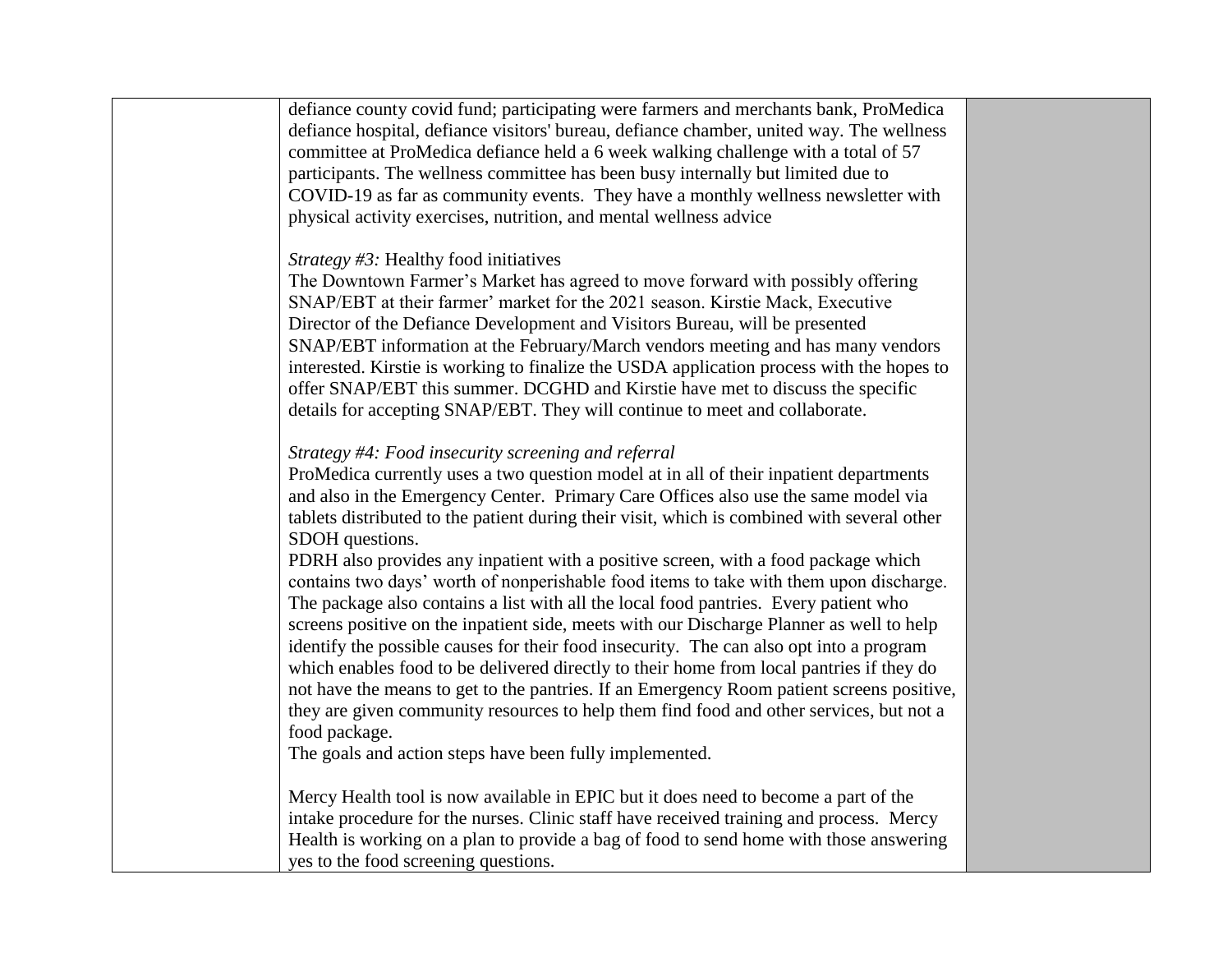| <b>Report out Injury</b><br><b>Prevention</b><br>Workgroup        | Strategy $#1$ : Increase the use of safe sleep practices<br>The Health Dept. continues to push out safe sleep messages via social media and<br>distributes pack in plays for families who do not have a safe sleep environment. We<br>have resumed virtual safe sleep education and cribette pick up. In March, DCGHD<br>presented a review of the Cribs for Kids program at the Annual Women's Giving Circle<br>meeting which aired on DCTV. Cribs for Kids brochures were distributed to area<br>birthing hospitals.                                                                                                                                                                                                                                            |
|-------------------------------------------------------------------|-------------------------------------------------------------------------------------------------------------------------------------------------------------------------------------------------------------------------------------------------------------------------------------------------------------------------------------------------------------------------------------------------------------------------------------------------------------------------------------------------------------------------------------------------------------------------------------------------------------------------------------------------------------------------------------------------------------------------------------------------------------------|
|                                                                   | Strategy #2: Activity programs for older adults<br>Due to COVID-19, all classes are put on hold. The national program piloted a virtual<br>program Fall of 2020 to ensure the program stays evidence-based. The program was<br>successful in maintaining efficacy. Virtual Matter of Balance classes may be an option<br>for the future.                                                                                                                                                                                                                                                                                                                                                                                                                          |
|                                                                   | Strategy #3: Increase awareness of child passenger safety best practices<br>DCGHD has resumed virtual education and pick up of child restraints for the OBB<br>program. We should receive a car seat shipment in May. Car seat program materials were<br>distributed to area birthing hospitals. Nathan also renewed his child passenger safety<br>technician certification, which renews every 2 years.                                                                                                                                                                                                                                                                                                                                                          |
|                                                                   | Strategy #4: Increase community awareness and education of risky driving behaviors<br>In March, Defiance County Safe Communities partnered with Williams County Safe<br>Communities Coalition, Ohio State Highway Patrol, Operation Lifesaver, and the<br>Williams County Sheriff's Office during a radio interview and panel discussion educating<br>the public about railway safety and train safety. DCGHD was also able to increase the<br>number of social media posts related to traffic safety in the month of March. DCGHD<br>also issued a quarterly crash fatality press release. This press release intends to educate<br>the public on traffic fatalities in the local community as well as the state, while providing<br>traffic safety information. |
| <b>Report out Cross</b><br><b>Cutting Strategies</b><br>Workgroup | Strategy #1: Family Services Guide<br>The Family Services Guide has been updated. If you would like a copy of the Resource<br>Guide, please contact Julie Voll at joll@defiance-county.com<br>The online Defiance County Resource guide was deployed in 2020 in response to<br>COVID-19 and giving the community updated and verified resources.<br>Visit: www.defianceinfo.com<br>The goals and actions steps have been fully implemented and met.                                                                                                                                                                                                                                                                                                               |
|                                                                   |                                                                                                                                                                                                                                                                                                                                                                                                                                                                                                                                                                                                                                                                                                                                                                   |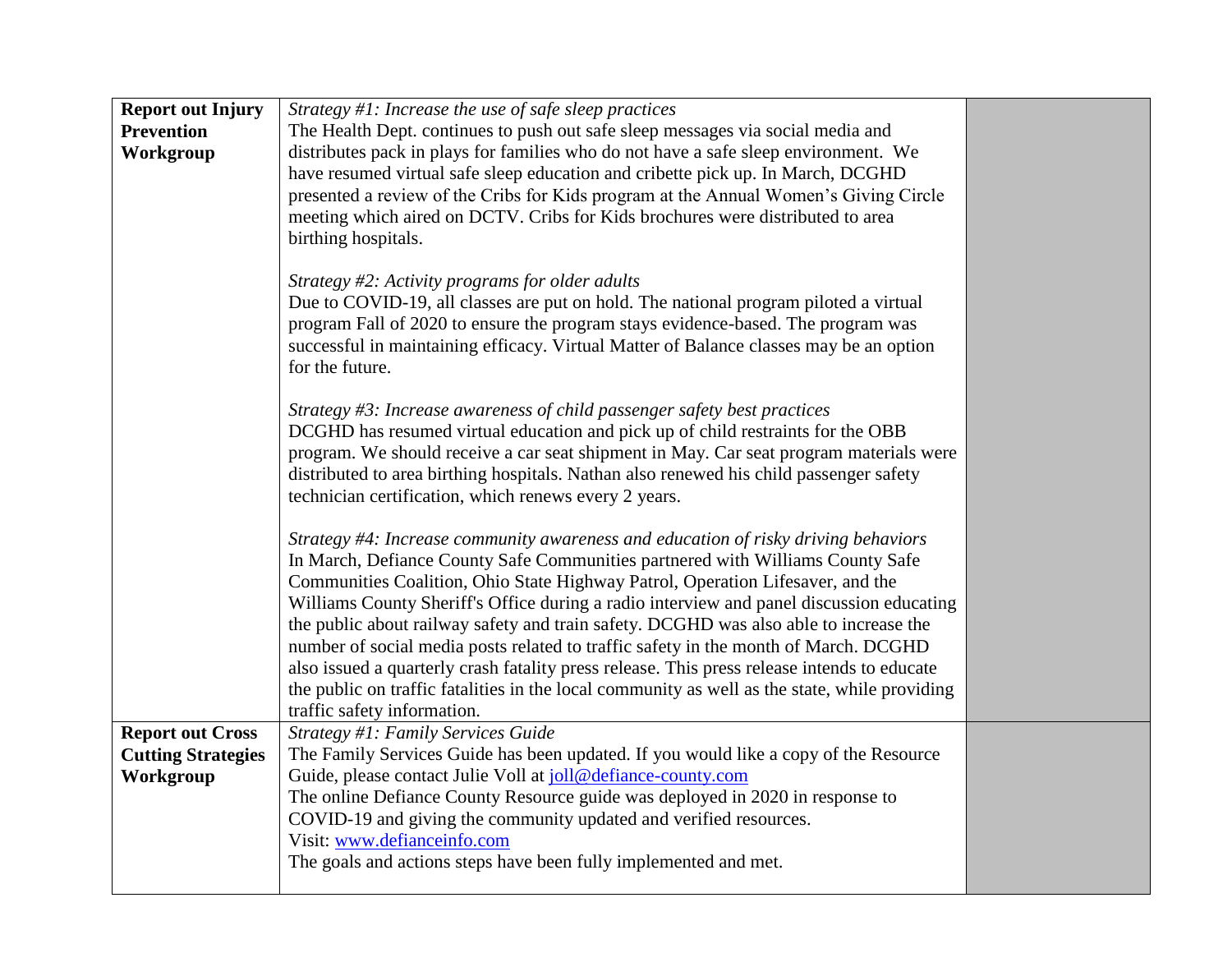*Strategy #2: Determine feasibility of a paramedicine program in Defiance County and community health workers*  N/A Initiative being perused further

### *Strategy #3: Affordable, quality housing*

The housing coalition continues to meet to discuss housing issues. All programs related to housing are continuing—some are slowed down due to the lack of in-person meetings during the intake process. The housing coalition continues to meet to discuss housing issues. All programs related to housing are continuing.

### *Strategy #4: Complete Streets*

Maumee Valley Planning has developed a DRAFT active transportation plan that could address complete street actions/policies. The Transportation coalition meetings are currently on hold due to COVID-19.

### *Strategy #5: Access to transportation*

Continue to work to address the lack of public transportation in Defiance County. Continue to work with the stake holders in the community to see if there is a collective opportunity to share resources and provide transportation. There is a group who still meets virtually to discuss the ODOT grants and hiring a Mobility Manager. Executive Director at the United Way of Defiance County- Abby Wolfrum [abby@unitedwaydefiance.org](mailto:abby@unitedwaydefiance.org)

Transportation was identified as a barrier for those residents to get to vaccine appointments. DCGHD was awarded grant funding through a United Way of Defiance County emergency grant. The grant funding covers transportation costs through K&P Medical for residents to be transported to vaccine appointments.

# *Strategy #6: Health in All Policy*

In 2019, the Defiance City council passed a Health in All Policy resolution. The City of Defiance will engage with communities and stakeholders who may be most affected by potential policies and practices to ensure that decisions incorporate their knowledge and perspectives; Work in partnership with residents, communities, stakeholders and local governments to develop and update policies and systems to consider health; Recommend partners engage with communities and stakeholders who may be most affected by potential policies and practices to ensure that decisions incorporate their knowledge and perspectives.

The goal and action steps have been fully implemented and met.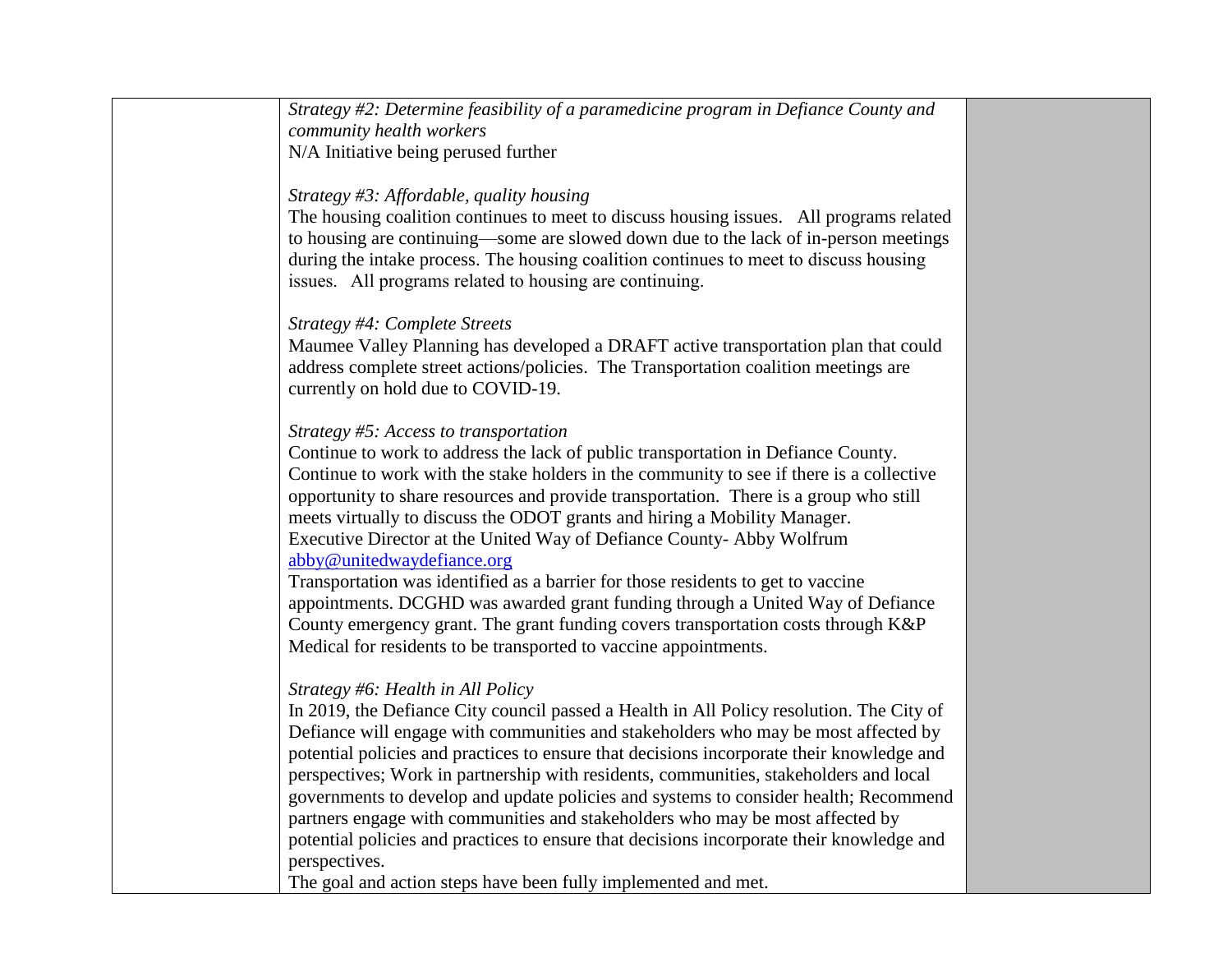| <b>Defiance County</b><br><b>Community</b><br><b>Health Needs</b><br><b>Assessment (CHA)</b><br><b>Update</b> | <i>Reminder:</i> At the October 15 <sup>th</sup> POWER Defiance County meeting, committee members<br>voted to move forward with Secondary Data Assessment and CHIP options through the<br>Hospital Council of Northwest Ohio. DCHGD has reached out to various health partners<br>in Defiance County and received funding support for the CHA and CHIP.<br>Since meeting, DCGHD has collaborated with HCNO and various sectors in Defiance<br>County to collect secondary data for the CHA. In the attached PowerPoint PDF<br>presentation, slide 24, there is a current list of data points that DCGHD collected and<br>sent to HCNO. Jack Powell, a Defiance College student, also assisted DCGHD and the<br>POWER Defiance County committee with initiatives and collection of CHA data.<br>Thank you to everyone for your help and support throughout the data collection process!                                                                                                                                                                                                                                                                                                                                                                                                                                                                                                                                                                                                                                                                                                                                                                                 |  |
|---------------------------------------------------------------------------------------------------------------|------------------------------------------------------------------------------------------------------------------------------------------------------------------------------------------------------------------------------------------------------------------------------------------------------------------------------------------------------------------------------------------------------------------------------------------------------------------------------------------------------------------------------------------------------------------------------------------------------------------------------------------------------------------------------------------------------------------------------------------------------------------------------------------------------------------------------------------------------------------------------------------------------------------------------------------------------------------------------------------------------------------------------------------------------------------------------------------------------------------------------------------------------------------------------------------------------------------------------------------------------------------------------------------------------------------------------------------------------------------------------------------------------------------------------------------------------------------------------------------------------------------------------------------------------------------------------------------------------------------------------------------------------------------------|--|
| <b>Agency Updates</b>                                                                                         | Defiance City Schools:<br>Jane Myers announced the addition of the Life Wise religious education program by the<br>Defiance Elementary School. This program will be located off-site and is not affiliated<br>with the school.<br>Maumee Valley Guidance Center:<br>Mental Health Fist Aid Training flyer is attached to the email. For more information,<br>please contact Karen VonDeylen at kvondeylen@mygohio.org<br>Defiance City Police:<br>Chief Shafer gave an update regarding the School Resource Officers (SRO) in the area.<br>Defiance will be adding a SRO. At this time, Ayersville will no longer of an SRO. The<br>previous SRO is now a full-time road deputy for the Sherriff's department. Chief Shafer<br>will be reaching out to the schools to see if some of the confiscated vaping products can<br>be given to the Hidden in Plain Site program. Chief Shafer stated they are looking<br>forward to getting Coffee with a Cop started back up and building strong community<br>interactions. Possibly looking to start the end of May or beginning of June.<br>Recover Services of Northwest Ohio:<br>Ruth Peck announced that Recovery Services now has "open access" at all out patient<br>locations, Monday-Fridays. Anyone seeking help can come in and be seen that day.<br><b>Health Department:</b><br>DCGHD is working to come out of the COVID-19 response and begin to fully start back<br>up programs and initiatives. Focusing COVID-19 vaccination clinics in areas where the<br>COVID-19 vaccine uptake was lower. We will share all clinic information and updates<br>via our website, social media pages, and to local press. |  |